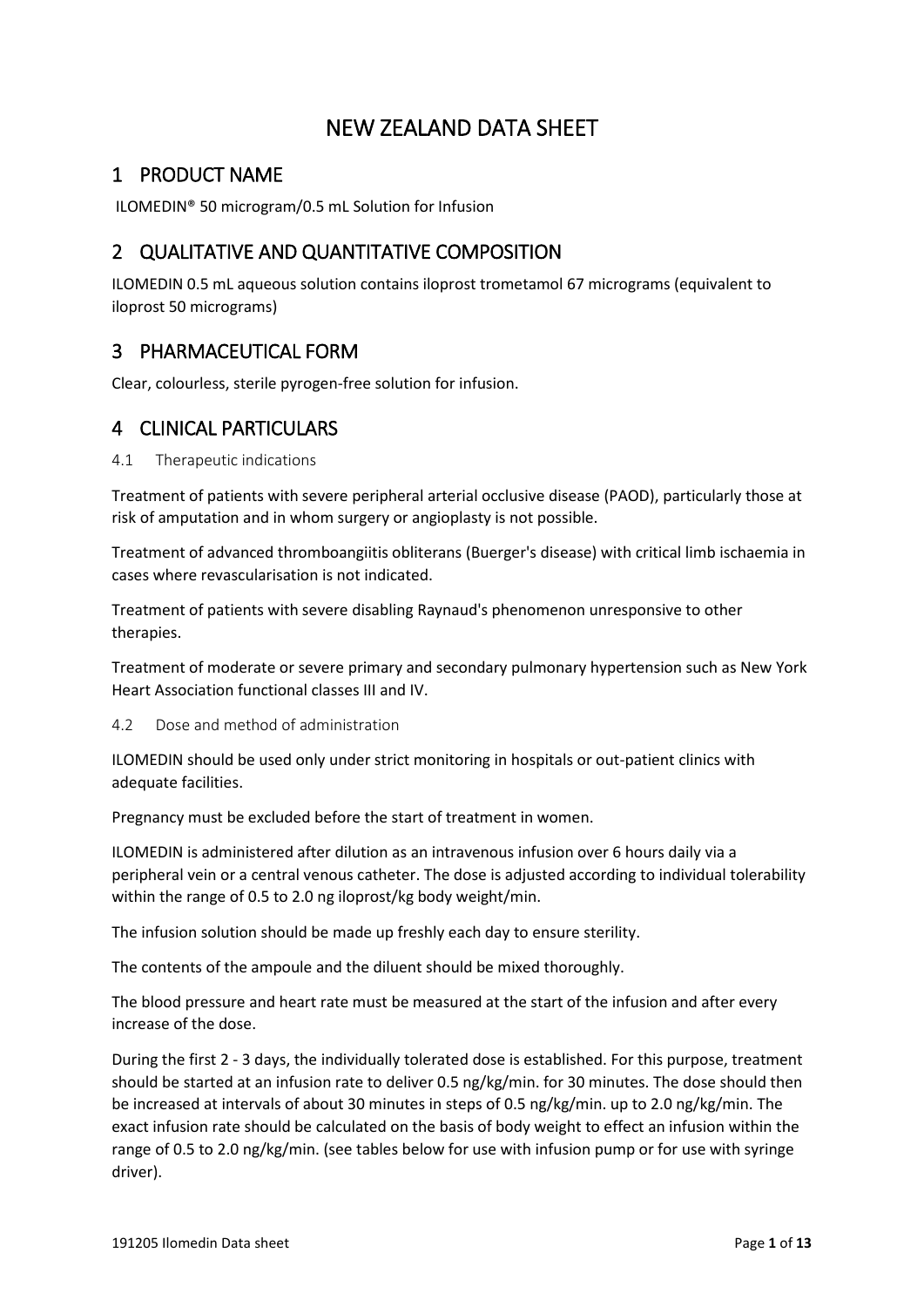Depending on the occurrence of side effects such as headache and nausea or an undesired drop of blood pressure, the infusion rate should be reduced until the tolerable dose is found. If the side effects are severe, the infusion should be interrupted. The treatment should then be continued usually for 4 weeks - with the dose found to be tolerated in the first 2 to 3 days.

Depending on the infusion technique there are two different dilutions of one ampoule. One of those two dilutions is 10-fold less concentrated than the other (0.2 microgram/mL) and may only be applied with an infusion pump (e.g. Infusomat®). On the contrary, the more concentrated solution is applied via a syringe driver (e.g. the Perfusor®), see 6.6 Special precautions for disposal and other handling

• Infusion rates (mL/hour) for different doses for use with infusion pump

In general, the ready-to-use infusion solution is infused intravenously by means of an infusion pump (e.g. Infusomat®). For instructions for dilution for use with infusion pump, see 6.6 Special precautions for disposal and other handling. In the case of an ILOMEDIN concentration of 0.2 microgram/mL, the required infusion rate should be determined according to the above described scheme to effect a dose within the range of 0.5 to 2.0 ng/kg/min.

The following table can be used to calculate the weight of the patient and the dose to be infused. (Please interpolate to match the patient's actual body weight, then set the infusion rate to the target dose in ng/kg/min.)

| Body weight |     | Dose (ng/kg/min)     |     |      |    |
|-------------|-----|----------------------|-----|------|----|
| (kg)        |     | 1.0<br>0.5           | 1.5 | 2.0  |    |
|             |     | Infusion rate (mL/h) |     |      |    |
|             | 40  | 6.0                  | 12  | 18.0 | 24 |
|             | 50  | 7.5                  | 15  | 22.5 | 30 |
|             | 60  | 9.0                  | 18  | 27.0 | 36 |
|             | 70  | 10.5                 | 21  | 31.5 | 42 |
|             | 80  | 12.0                 | 24  | 36.0 | 48 |
|             | 90  | 13.5                 | 27  | 40.5 | 54 |
|             | 100 | 15.0                 | 30  | 45.0 | 60 |
|             | 110 | 16.5                 | 33  | 49.5 | 66 |

• Infusion rates (mL/hour) for different doses for use with syringe driver

A syringe driver with a 50mL injection syringe (e.g. the Perfusor®) may also be used. For instructions for dilution for use with syringe driver, see 6.6 Special precautions for disposal and other handling.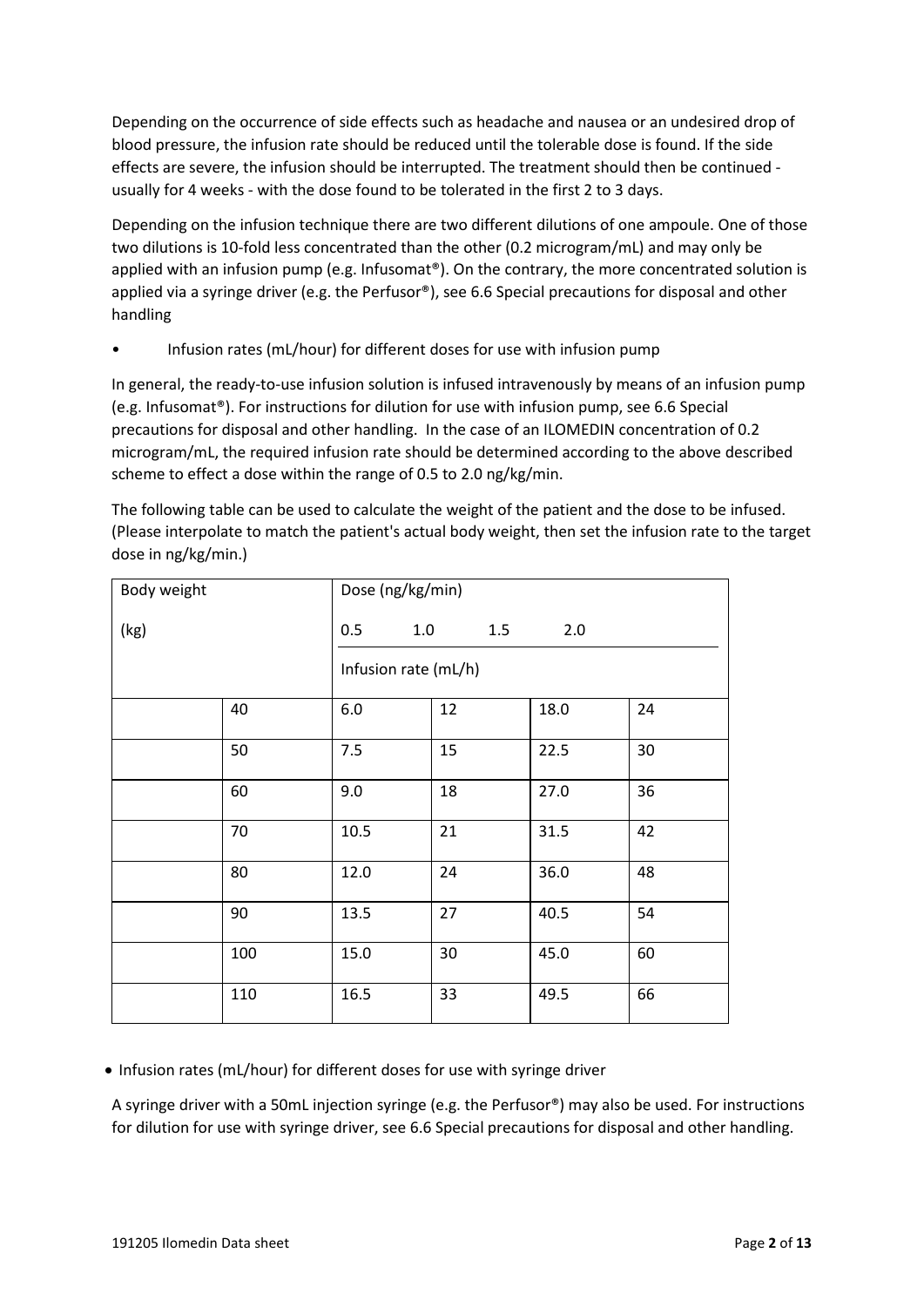In the case of an ILOMEDIN concentration of 2 microgram/mL, the required infusion rate should be determined according to the above described scheme to effect a dose within the range of 0.5 to 2.0 ng/kg/min.

The following table can be used to calculate the infusion rate corresponding to the individual weight of the patient and the dose to be infused. (Please interpolate to match the patient's actual body weight, then set the infusion rate to the target dose in ng/kg/min.)

| Body weight |     | Dose (ng/kg/min)     |     |      |     |
|-------------|-----|----------------------|-----|------|-----|
| (kg)        |     | 1.0<br>0.5           | 1.5 | 2.0  |     |
|             |     | Infusion rate (mL/h) |     |      |     |
|             | 40  | 0.6                  | 1.2 | 1.80 | 2.4 |
|             | 50  | 0.75                 | 1.5 | 2.25 | 3.0 |
|             | 60  | 0.90                 | 1.8 | 2.70 | 3.6 |
|             | 70  | 1.05                 | 2.1 | 3.15 | 4.2 |
|             | 80  | 1.20                 | 2.4 | 3.60 | 4.8 |
|             | 90  | 1.35                 | 2.7 | 4.05 | 5.4 |
|             | 100 | 1.50                 | 3.0 | 4.50 | 6.0 |
|             | 110 | 1.65                 | 3.3 | 4.95 | 6.6 |

The duration of treatment is up to 4 weeks. Shorter treatment periods (3 to 5 days) are often sufficient in Raynaud's phenomenon to achieve improvement over several weeks.

The treatment of primary and secondary pulmonary hypertension (PHT) should be initiated and supervised by a physician experienced in the treatment of this condition. In each individual patient careful titration of the dose should be carried out under close haemodynamic monitoring.

In PHT, the dosage of iloprost should be titrated up to the maximum tolerated dose of 1 - 8 ng/kg/min.

Continuous infusion over several days is not recommended. This is because of the possible development of tachyphylaxis of platelet effects and the possibility of rebound platelet hyperaggregability at the end of treatment, although no clinical complications associated with these phenomena have been reported.

Patients with renal or hepatic impairment

It should be borne in mind that, in patients with renal failure requiring dialysis and in patients with liver cirrhosis, iloprost elimination is reduced. In these patients a dose reduction (e.g. half the recommended dose) is necessary.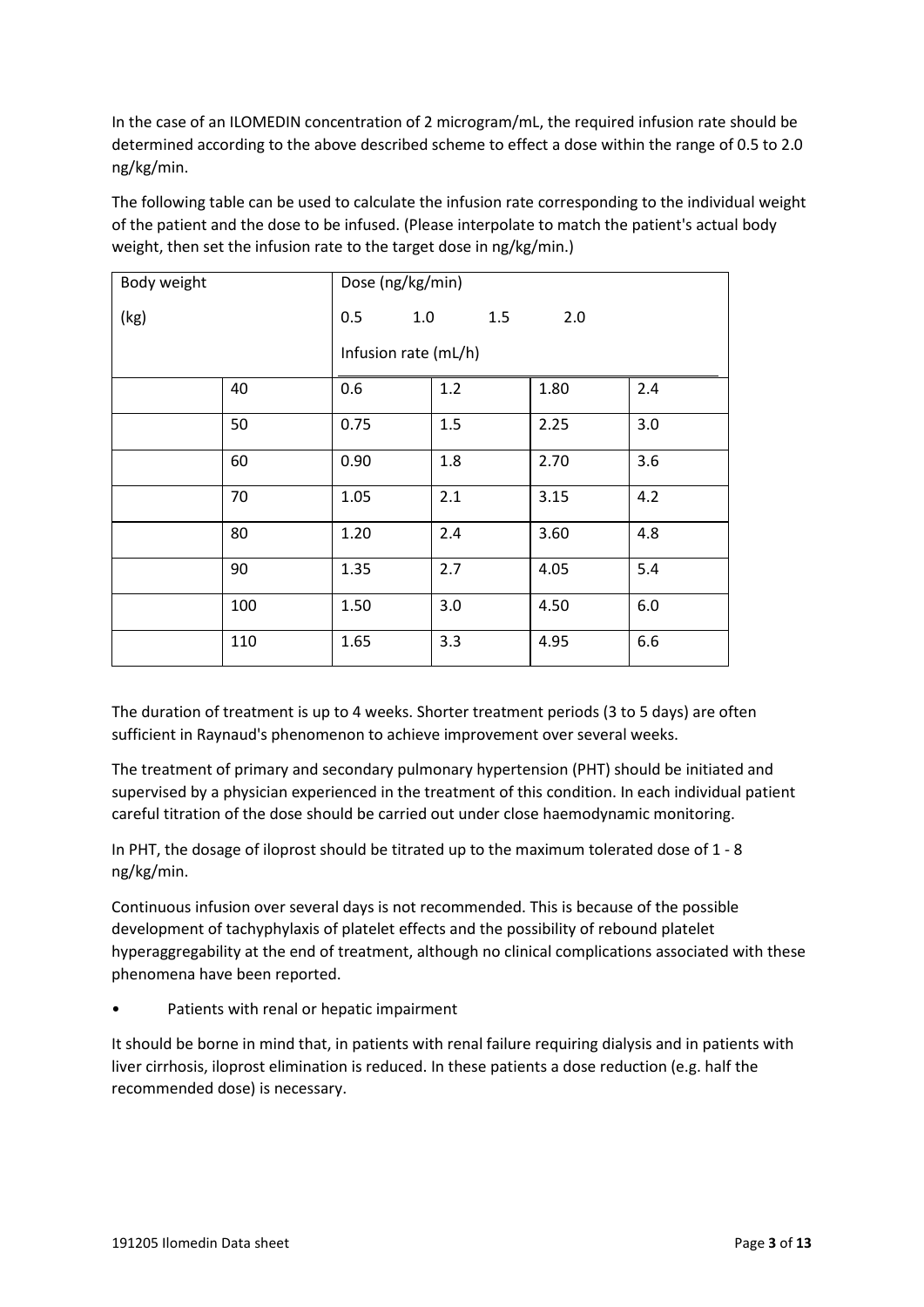#### 4.3 Contraindications

Hypersensitivity to iloprost or to any of the excipients.

Pregnancy, lactation.

Conditions where the effects of ILOMEDIN on platelets might increase the risk of haemorrhage (e.g. active peptic ulcers, trauma, intracranial haemorrhage).

Severe coronary heart disease or unstable angina; myocardial infarction within the last six months; decompensated cardiac failure if not under close medical supervision; severe arrhythmias; suspected pulmonary congestion; cerebrovascular events (e.g. transient ischaemic attack, stroke) within the last 3 months.

Acute or chronic congestive heart failure (NYHA II-IV)

Pulmonary hypertension due to venous occlusive disease.

Congenital or acquired valvular defects with clinically relevant myocardial function disorders not related to pulmonary hypertension.

4.4 Special warnings and precautions for use

Surgery should not be delayed in patients requiring urgent amputation (e.g. in infected gangrene).

Patients should be strongly advised to stop smoking.

Iloprost elimination is reduced in patients with hepatic dysfunction and in patients with renal failure requiring dialysis (see [Dose and method of administration](#page-0-0) and [Pharmacokinetic properties\)](#page-8-0).

In patients with low blood pressure care should be taken to avoid further hypotension and patients with significant heart disease should be closely monitored. ILOMEDIN should not be initiated in patients with systolic arterial hypotension less than 85 mmHg.

In patients with PHT with low systemic blood pressure or at high risk of cardiac output failure, careful initiation of the therapy, under close haemodynamic monitoring, must be taken. This is necessary to avoid further hypotension or other undesirable effects such as a decrease in mean systemic arterial pressure and vascular resistance leading to a worsening of cardiac output.

The possibility of orthostatic hypotension should be borne in mind in patients getting up from the lying to an upright position after the end of administration.

Patients with acute pulmonary infections, chronic obstructive pulmonary disease, and severe asthma should be carefully monitored.

ILOMEDIN should not be used as the first treatment option in thromboembolic pulmonary hypertension if surgery is feasible.

In the long-term administration of intravenous iloprost for PHT, particularly in a community setting, care should be taken to avoid any infection or sepsis arising from the procedures necessary for the administration of ILOMEDIN.

Currently only sporadic reports of use in children and adolescents are available. ILOMEDIN should be used only after dilution. Because of the possibility of interactions, no other medicine should be added to the ready-to-use infusion solution.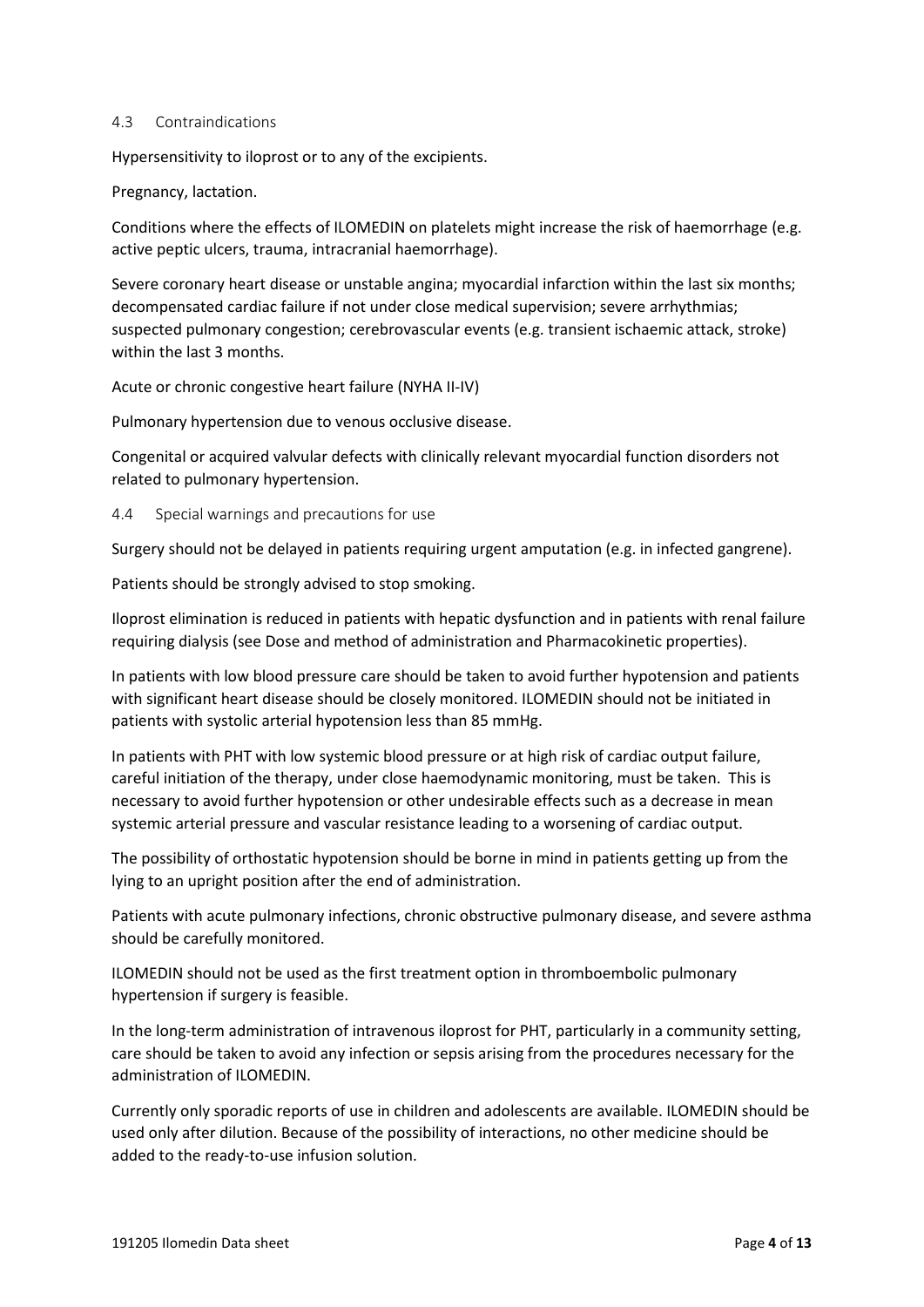The paravascular infusion of undiluted ILOMEDIN can lead to local changes at the injection site.

Oral ingestion and contact with mucous membranes must be avoided. On contact with the skin, iloprost may provoke long-lasting but painless erythema. Suitable precautions should therefore be taken to avoid iloprost contact with the skin. In the event of such contact, the affected area should be washed immediately with copious amounts of water or saline.

### 4.5 Interaction with other medicines and other forms of interaction

Iloprost may increase the antihypertensive activity of β-receptor blockers, calcium antagonists, vasodilators and ACE inhibitors. Should significant hypotension occur this can be corrected by dose reduction of iloprost.

Because iloprost inhibits platelet function, its use with anticoagulants (such as heparin coumarintype anticoagulants), or other inhibitors of platelet aggregation (such as acetylsalicylic acid, nonsteroidal anti-inflammatory medicines, phosphodiesterase inhibitors and nitro vasodilators e.g. molsidomine) may increase the risk of bleeding. If this occurs, iloprost administration should be stopped.

Oral premedication with acetylsalicylic acid up to 300 mg per day over a period of 8 days had no impact on the pharmacokinetics of iloprost. In an animal study, it was found that iloprost may result in a reduction in t-PA steady-state plasma concentration. The results of human studies show that iloprost infusions do not affect the pharmacokinetics of multiple oral doses of digoxin in patients and iloprost has no impact on the pharmacokinetics of co-administered t-PA.

In animal experiments, the vasodilatory effect of iloprost is attenuated when the animals are pretreated with glucocorticoids, while the inhibitory effect on platelet aggregation remains unaffected. The significance of this finding for use in man is not known.

Although, clinical studies have not been conducted, in vitro studies investigating the inhibitory potential of iloprost on the activity of cytochrome P450 enzymes revealed that no relevant inhibition of medicine metabolism via these enzymes by iloprost have to be expected.

### 4.6 Fertility, pregnancy and lactation

ILOMEDIN must not be administered to pregnant or lactating women.

### Use in Pregnancy

There are no adequate data from the use of iloprost in pregnant women. Preclinical studies have shown evidence of foetotoxicity in rats, but not rabbits and monkeys (se[e Preclinical safety data\)](#page-9-0).

As the potential risk of the therapeutic use of iloprost during pregnancy is unknown, women of childbearing potential should use effective contraceptive measures during treatment.

### Use in Lactation

It is not known whether iloprost enters human breast milk. As extremely low levels of iloprost pass into the milk of rats, iloprost should not be administered to nursing women.

4.7 Effects on ability to drive and use machines

It is unlikely that ILOMEDIN will have any deleterious effects (e.g. sedation), but care should be exercised during initiation of therapy until any effects on the individual have been determined. In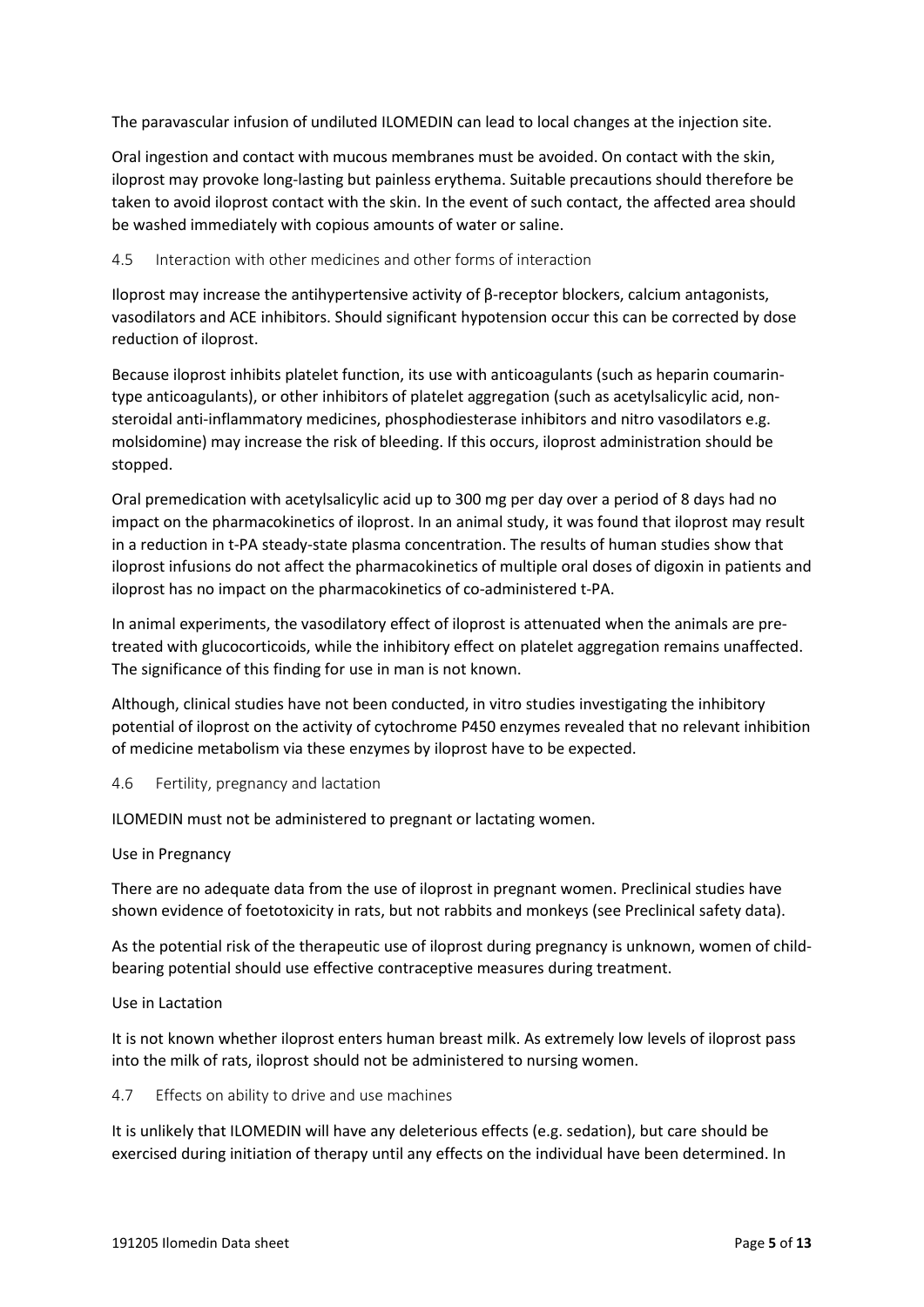patients experiencing hypotensive symptoms such as dizziness, ability to drive or operate machinery may be seriously affected.

### 4.8 Undesirable effects

The most frequently observed adverse drug reactions ( $\geq$  10%) in patient receiving iloprost in clinical trials are headache, flushing, nausea, vomiting and hyperhidrosis. These are likely to occur while the dose is titrated at the start of treatment to identify the best tolerable dose for the individual patient. However, all these side effects usually disappear quickly with dose reduction.

Overall, the most serious adverse drug reactions in patients receiving iloprost are cerebrovascular accident, myocardial infarction, pulmonary embolism, cardiac failure, convulsion, hypotension, tachycardia, asthma, angina pectoris, dyspnoea and pulmonary oedema.

Another group of side effects is related to the local infusion site reactions. For example, infusion site redness and infusion site pain may occur or a cutaneous vasodilation may give rise to a streaky erythema above the infusion vein.

The adverse drug reactions observed with ILOMEDIN are represented in the table below. They are classified according to System Organ Class (MedDRA version 14.1). The most appropriate MedDRA term is used to describe a certain reaction and its synonyms and related conditions.

Adverse drug reactions from clinical trials are classified according to their frequencies. Frequency groupings are defined below:

| Very common: | $\geq 1/10$    |                 |         |           |
|--------------|----------------|-----------------|---------|-----------|
| Common:      |                | $\geq 1/100$    | to      | < 1/10    |
| Uncommon:    | $\geq 1/1,000$ | to              | < 1/100 |           |
| Rare:        |                | $\geq 1/10,000$ | to      | < 1/1,000 |
| Very rare:   |                | < 1/10,000      |         |           |

The overall safety profile of ILOMEDIN is based on data from post-marketing surveillance and on pooled clinical trial data. The crude incidences were based on the cumulative database of 3325 patients having received iloprost either in controlled or uncontrolled clinical trials or in a compassionate use program from generally elderly and multimorbid patients with peripheral arterial occlusive disease (PAOD) in its advanced stages III and IV and patients with thromboangiitis obliterans (TAO), for details see Table 1

| Table 1: Adverse drug reactions reported in clinical trials or during post-marketing surveillance in |  |
|------------------------------------------------------------------------------------------------------|--|
| patients treated with ILOMEDIN                                                                       |  |

| <b>System Organ Class</b><br>(MedDRA)      | <b>Very Common</b> | Common                       | Uncommon                                 | Rare |
|--------------------------------------------|--------------------|------------------------------|------------------------------------------|------|
| Blood and<br>lymphatic system<br>disorders |                    |                              | Thrombocytopaenia                        |      |
| Immune system<br>disorders                 |                    |                              | Hypersensitivity                         |      |
| Metabolism and<br>nutrition disorders      |                    | Decreased appetite           |                                          |      |
| Psychiatric<br>disorders                   |                    | Apathy,<br>Confusional state | Anxiety,<br>Depression,<br>Hallucination |      |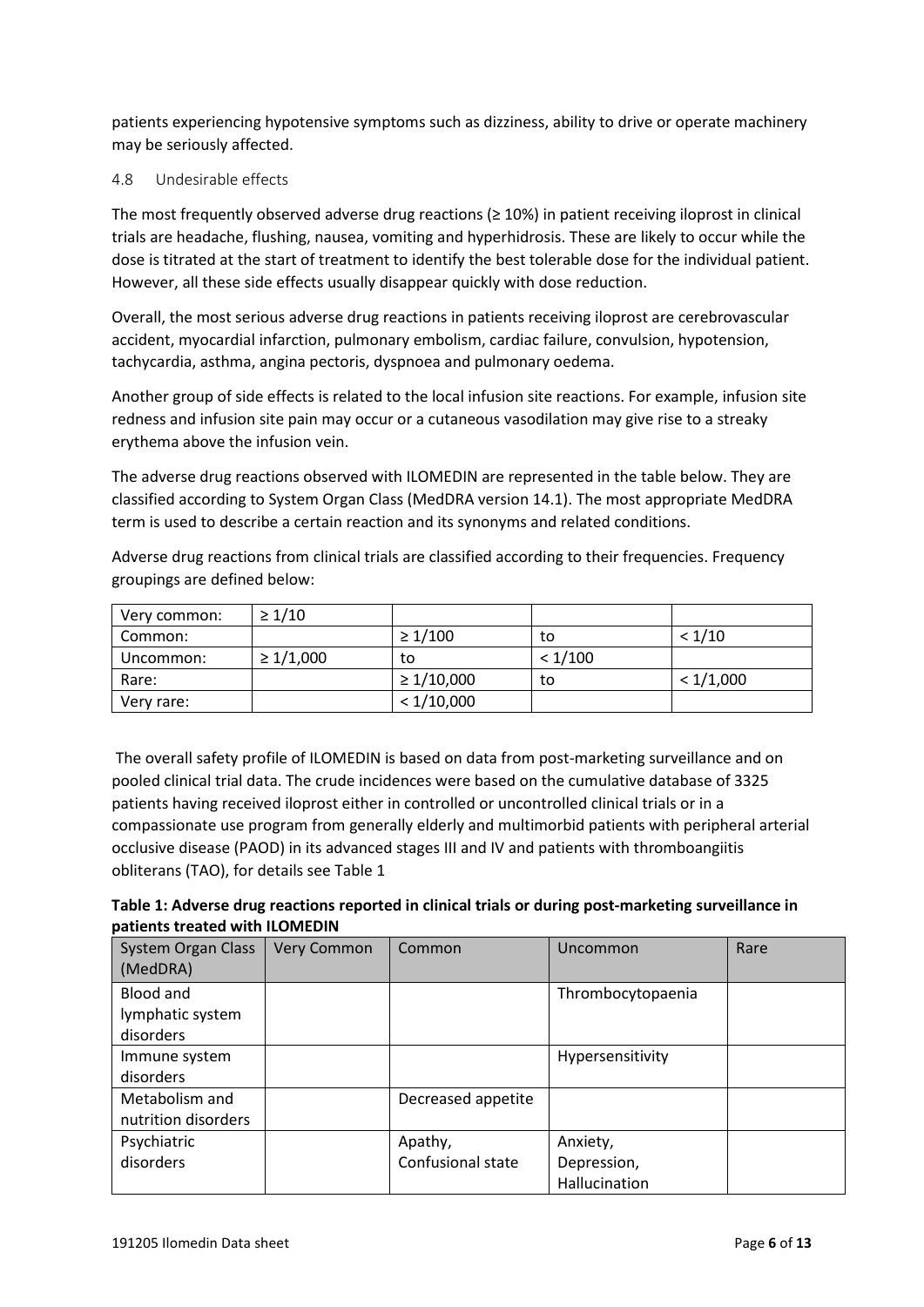| <b>System Organ Class</b><br>(MedDRA)                    | <b>Very Common</b>  | Common                                                                                                                                                                   | Uncommon                                                                                                                                             | Rare                   |
|----------------------------------------------------------|---------------------|--------------------------------------------------------------------------------------------------------------------------------------------------------------------------|------------------------------------------------------------------------------------------------------------------------------------------------------|------------------------|
| Nervous system<br>disorders                              | Headache            | Dizziness/Vertigo,<br>Paraesthesia/<br>Throbbing<br>sensation/<br>Hyper-aesthesia/<br>Burning sensation,<br>Restlessness,<br>Agitation<br>Sedation,<br><b>Drowsiness</b> | Convulsion*,<br>Syncope,<br>Tremor,<br>Migraine                                                                                                      |                        |
| Eye disorders                                            |                     |                                                                                                                                                                          | Vision blurred,<br>Eye irritation,<br>Eye pain                                                                                                       |                        |
| Ear and labyrinth<br>disorders                           |                     |                                                                                                                                                                          |                                                                                                                                                      | Vestibular<br>disorder |
| Cardiac disorders                                        |                     | Tachycardia*,<br>Bradycardia,<br>Angina pectoris*                                                                                                                        | Myocardial infarction*,<br>Cardiac failure*,<br>Arrhythmia/<br>Extrasystoles                                                                         |                        |
| Vascular disorders                                       | Flushing            | Hypotension*,<br><b>Blood pressure</b><br>increased                                                                                                                      | Cerebrovascular<br>accident*/Cerebral<br>ischaemia,<br>Pulmonary embolism*,<br>Deep vein thrombosis                                                  |                        |
| Respiratory,<br>thoracic and<br>mediastinal<br>disorders |                     | Dyspnoea*                                                                                                                                                                | Asthma*,<br>Pulmonary oedema*                                                                                                                        | Cough                  |
| Gastrointestinal<br>disorders                            | Nausea,<br>Vomiting | Diarrhoea,<br>Abdominal<br>discomfort/<br>Abdominal pain                                                                                                                 | Diarrhoea<br>haemorrhagic,<br>Rectal haemorrhage<br>Dyspepsia,<br>Rectal tenesmus,<br>Constipation,<br>Eructation, Dysphagia,<br>Dry mouth/Dysgeusia | Proctitis              |
| Hepato-biliary<br>disorders                              |                     |                                                                                                                                                                          | Jaundice                                                                                                                                             |                        |
| Skin and<br>subcutaneous<br>tissue disorders             | Hyperhidrosis       |                                                                                                                                                                          | Pruritus                                                                                                                                             |                        |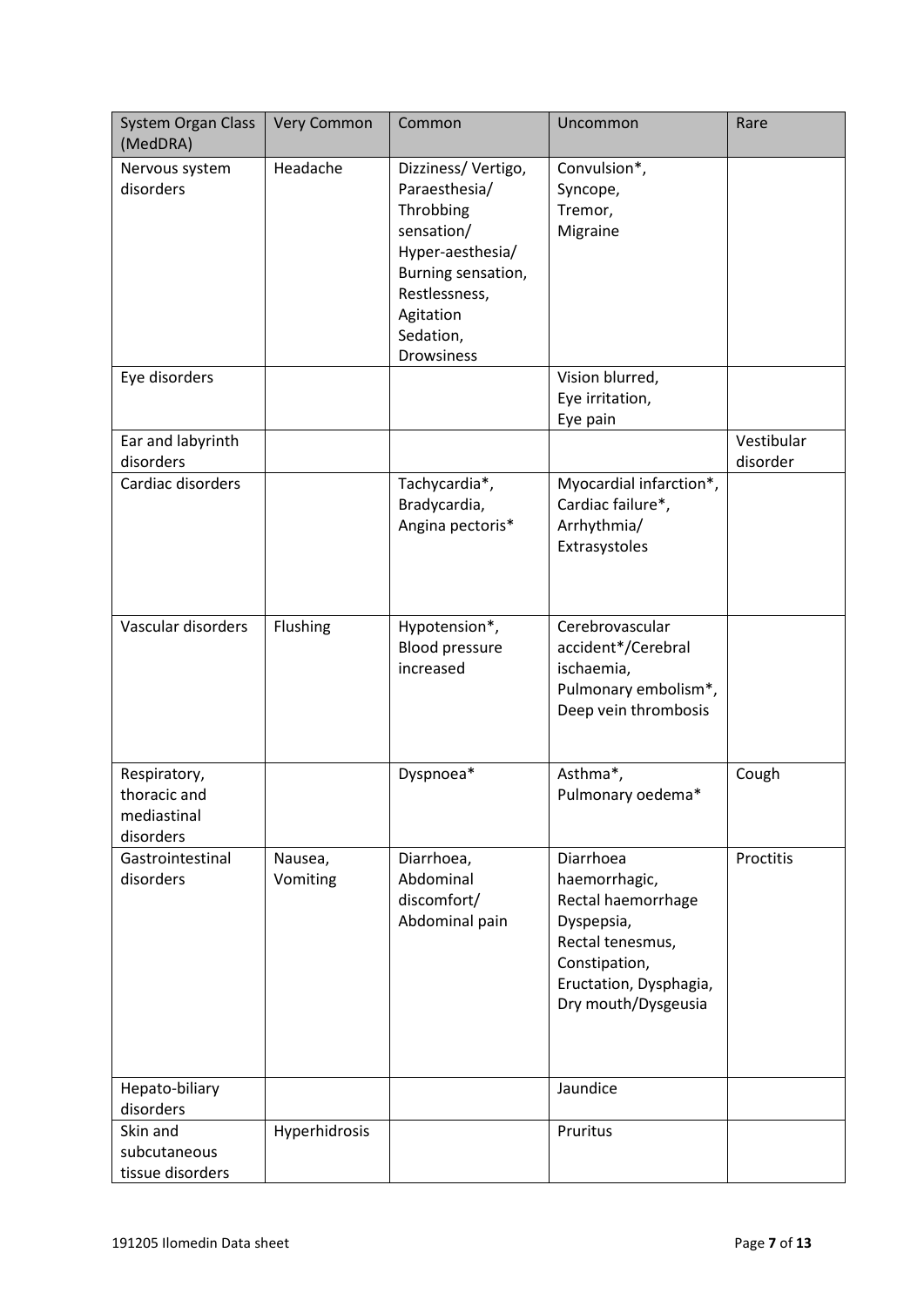| <b>System Organ Class</b><br>(MedDRA)                                                   | Very Common | Common                                                                                                                                                                                                                                             | Uncommon                                                                                                                                | Rare |
|-----------------------------------------------------------------------------------------|-------------|----------------------------------------------------------------------------------------------------------------------------------------------------------------------------------------------------------------------------------------------------|-----------------------------------------------------------------------------------------------------------------------------------------|------|
| Musculoskeletal<br>and connective<br>tissue disorders<br>Renal and urinary<br>disorders |             | Pain in jaw/Trismus,<br>Myalgia/Arthralgia                                                                                                                                                                                                         | Tetany/Muscle<br>spasms,<br>Hypertonia<br>Kidney pain,<br>Vesical tenesmus,<br>Urine abnormality,<br>Dysuria,<br>Urinary tract disorder |      |
| General disorders<br>and administration<br>site conditions                              |             | Pain,<br>Pyrexia/Body<br>temperature<br>increased,<br>Feeling hot,<br>Asthenia/Malaise,<br>Chills<br>Fatigue/Tiredness,<br>Thirst,<br>Infusion site<br>reactions (infusion<br>site erythema,<br>infusion site pain,<br>infusion site<br>phlebitis) |                                                                                                                                         |      |

\* life threatening and/or fatal cases have been reported

Reporting of suspected adverse reactions

Reporting suspected adverse reactions after authorisation of the medicine is important. It allows continued monitoring of the benefit/risk balance of the medicine. Healthcare professionals are asked to report any suspected adverse reactions <https://nzphvc.otago.ac.nz/reporting/>

Iloprost may provoke angina pectoris, especially in patients with coronary artery disease. The risk of bleeding is increased in patients when inhibitors of platelet aggregation, heparin or anticoagulants of the coumarin-type are given concomitantly.

### 4.9 Overdose

### Symptoms of Overdose

Hypotensive reaction might be anticipated as well as headache, flushing, nausea, vomiting and diarrhoea. An increase of blood pressure, bradycardia or tachycardia and limb or back pain might be possible.

### Treatment of Overdose

A specific antidote is not known. In the event of myocardial ischaemia provoked by iloprost, the administration of 125 mg aminophylline i.v. has been shown to be an effective countermeasure. Interruption of iloprost administration, monitoring and symptomatic measures are recommended. For advice on the management of overdose please contact the National Poisons Centre on 0800 POISON (0800 764766).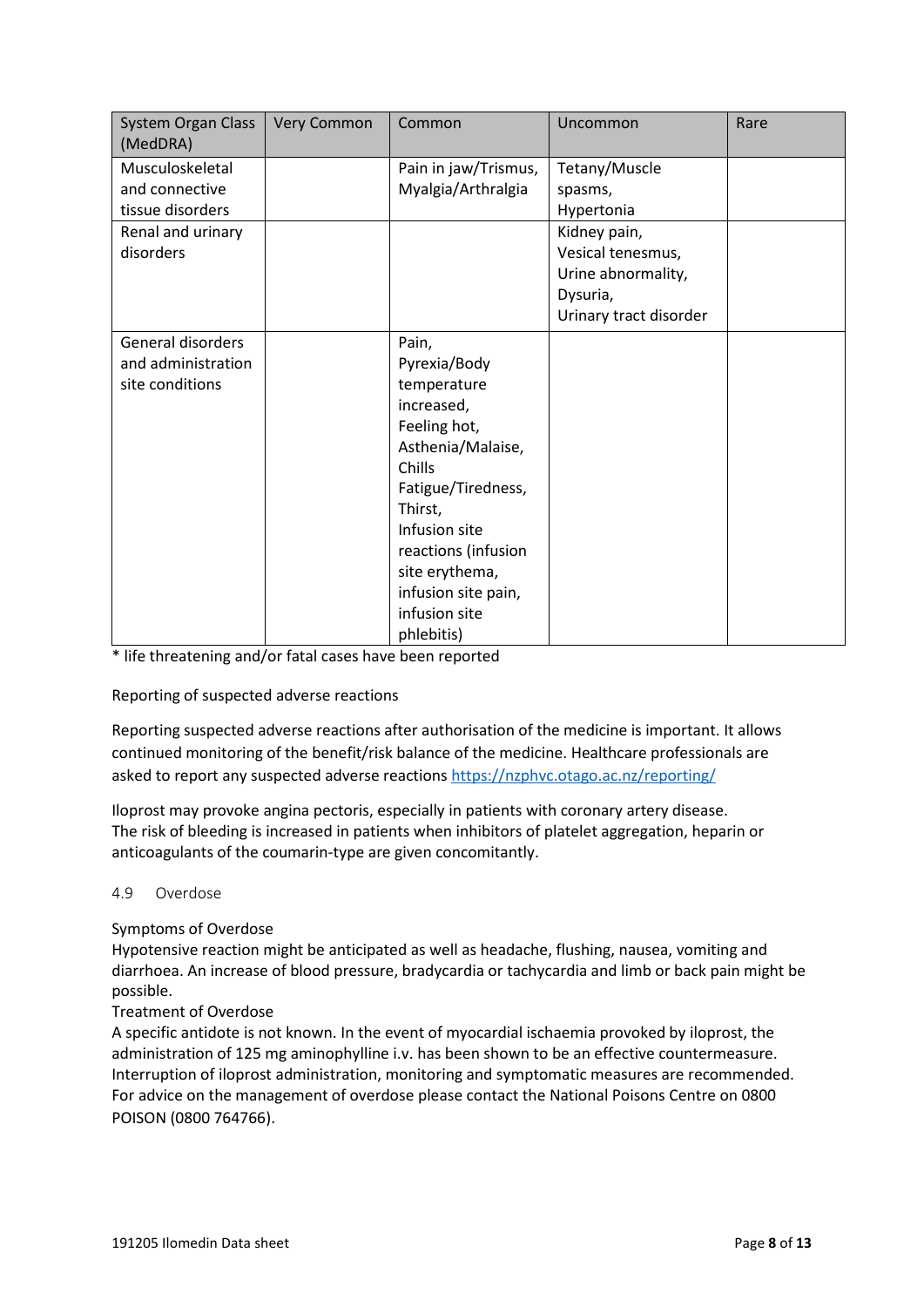## 5 PHARMACOLOGICAL PROPERTIES

### 5.1 Pharmacodynamic properties

Iloprost is a synthetic prostacyclin analogue. The following pharmacological effects have been observed:

- Inhibition of aggregation, platelet adhesion and release reaction;
- Dilatation of arterioles and venules,
- Increase of capillary density and reduction of increased vascular permeability caused by mediators such as serotonin or histamine in the microcirculation;
- Stimulation of endogenous fibrinolytic potential

• Anti-inflammatory effects such as inhibition of leukocyte adhesion after an endothelial lesion and of leukocyte accumulation in injured tissue, and reduced release of tumour necrosis factor

Iloprost, due to its anti-aggregatory effects and potent pulmonary vasodilatory effect, has demonstrated beneficial haemodynamic effects and an improvement in exercise tolerance in patients suffering from severe pulmonary hypertension (PHT). In addition, recent studies have reported that this action on the pulmonary circulation can be augmented by the inhalative delivery of iloprost. Treatment with iloprost results in a reduction in pulmonary vascular resistance and pulmonary artery pressure, an increase in cardiac output and an improvement in oxygenation.

- <span id="page-8-0"></span>5.2 Pharmacokinetic properties
- **Distribution**

Steady-state plasma levels are achieved as early as 10 - 20 minutes after the start of an intravenous infusion. The steady-state plasma levels are linearly related to the infusion rate. Plasma levels of about 135 ± 24 pg/mL are obtained at an infusion rate of 3 ng/kg/min. The plasma concentration of iloprost falls very quickly after the end of the infusion because of the high rate of metabolism. The metabolic clearance of the substance from plasma is about 20  $\pm$  5 mL/kg/min. The half-life of the terminal disposition phase from plasma is 0.5 hours, as a result of which the substance level falls to less than 10% of the equilibrium concentration just two hours after the end of infusion.

Interactions with other medicines at the level of plasma protein binding are improbable because the greater portion of iloprost is bound to the albumin of blood plasma (protein binding: 60%) and only very low iloprost concentrations are achieved. An effect of iloprost therapy on the biotransformation of other medicines is likewise extremely unlikely because of the metabolic pathways and the low absolute dose.

Following intravenous infusion, the apparent steady-state volume of distribution was 0.6 to 0.8 L/kg in healthy subjects. Total plasma protein binding of iloprost is concentration independent in the range of 30 to 3000 pg/mL and amounts to approximately 60%, of which 75% is due to albumin binding.

## • Metabolism

Iloprost is extensively metabolised principally via ß-oxidation of the carboxyl side chain. No unchanged substance is eliminated. The main metabolite is tetranor-iloprost, which is found in the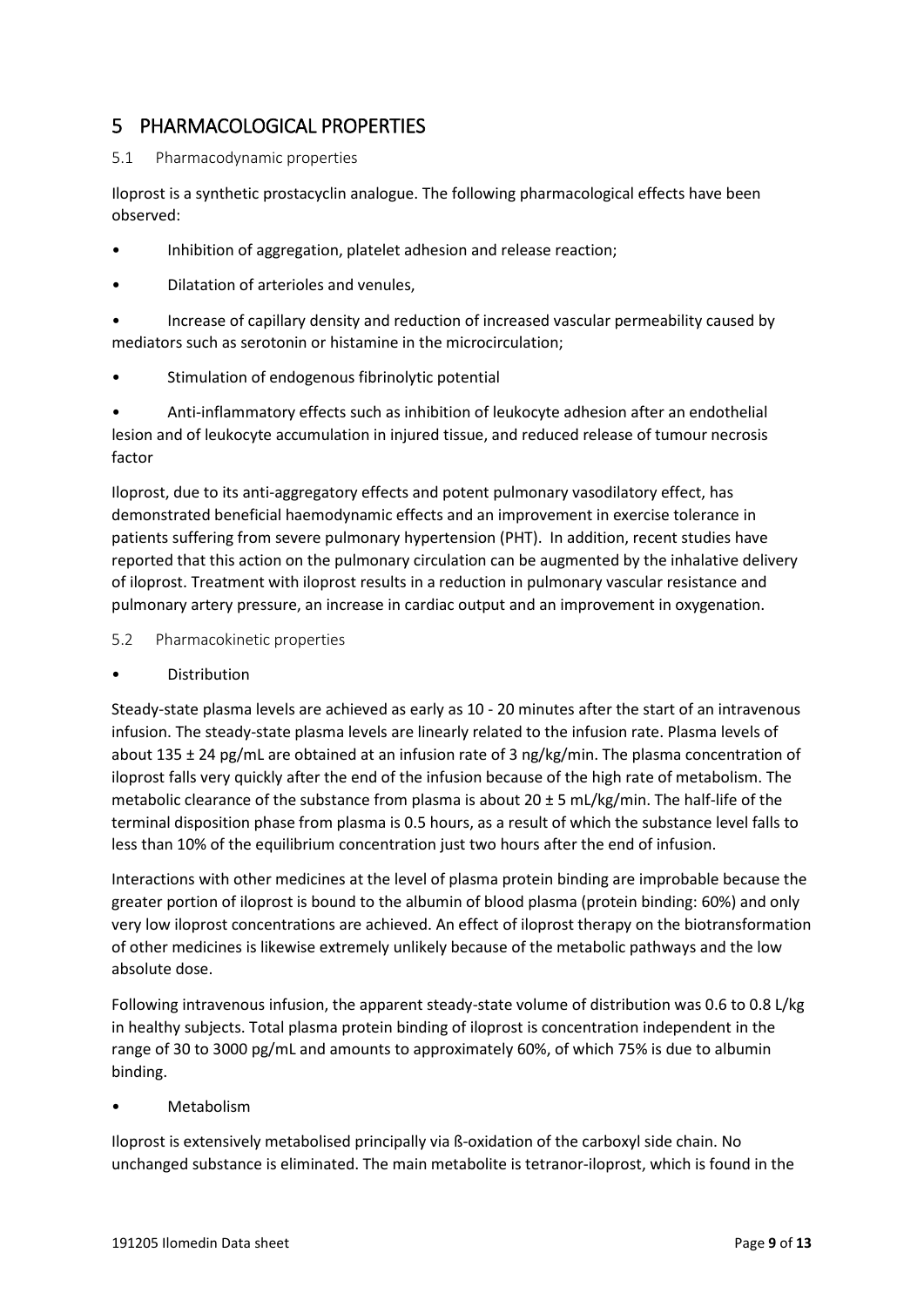urine in free and conjugated form in 4 diastereoisomers. Tetranor-iloprost is pharmacologically inactive as shown in animal experiments. In vivo studies suggest that metabolism of iloprost in the lungs is similar after intravenous administration or inhalation.

• Elimination

In subjects with normal renal and hepatic function, the disposition of iloprost following intravenous infusion is characterised in most cases by a two-phase profile with mean half-lives of 3 to 5 minutes and 15 to 30 minutes. The total clearance of iloprost is about 20 mL/kg/min, which indicates extrahepatic contribution to the metabolism of iloprost.

A mass-balance study was done using 3H-iloprost in healthy subjects. Following intravenous infusion, the recovery of total radioactivity is 81%, and the respective recoveries in urine and faeces are 68% and 12%. The metabolites are eliminated from plasma and with urine in 2 phases for which half-lives of about 2 and 5 hours (plasma) and 2 and 18 hours (urine) have been calculated.

• Characteristics in patients

## Renal dysfunction:

In a study with intravenous infusion of iloprost, patients with end stage renal failure undergoing intermittent dialysis treatment are shown to have a significantly lower clearance (mean CL=  $5 \pm 2$ ) mL/min/kg) than that observed in patients with renal failure not undergoing intermittent dialysis treatment (mean CL=  $18 \pm 2$  mL/min/kg).

### Hepatic dysfunction:

Because iloprost is extensively metabolised by the liver, the plasma levels of the medicine are influenced by changes in hepatic function. In an intravenous study, results were obtained involving 8 patients suffering from liver cirrhosis. The mean clearance of iloprost is estimated to be 10 mL/min/kg.

### Age and gender:

Age and gender are not of clinical relevance to the pharmacokinetics of iloprost.

### <span id="page-9-0"></span>5.3 Preclinical safety data

Preclinical data reveal no special hazard for humans based on conventional studies of safety pharmacology, repeated dose toxicity, genotoxicity, carcinogenic potential. Preclinical effects were observed only at exposures considered sufficiently in excess of the maximum human exposure indicating little relevance to clinical use.

Systemic toxicity

In acute toxicity studies, single intravenous and oral doses of iloprost caused severe symptoms of intoxication or death (i.v.) at dosages about two orders of magnitude above the intravenous therapeutic dose. Considering the high pharmacological potency of iloprost and the absolute doses required for therapeutic purposes the results obtained in acute toxicity studies do not indicate a risk of acute adverse effects in humans. As expected for a prostacyclin, iloprost produced haemodynamic effects (vasodilatation, reddening of skin, hypotension, inhibition of platelet function, respiratory distress) and general signs of intoxication such as apathy, gait disturbances, and postural changes.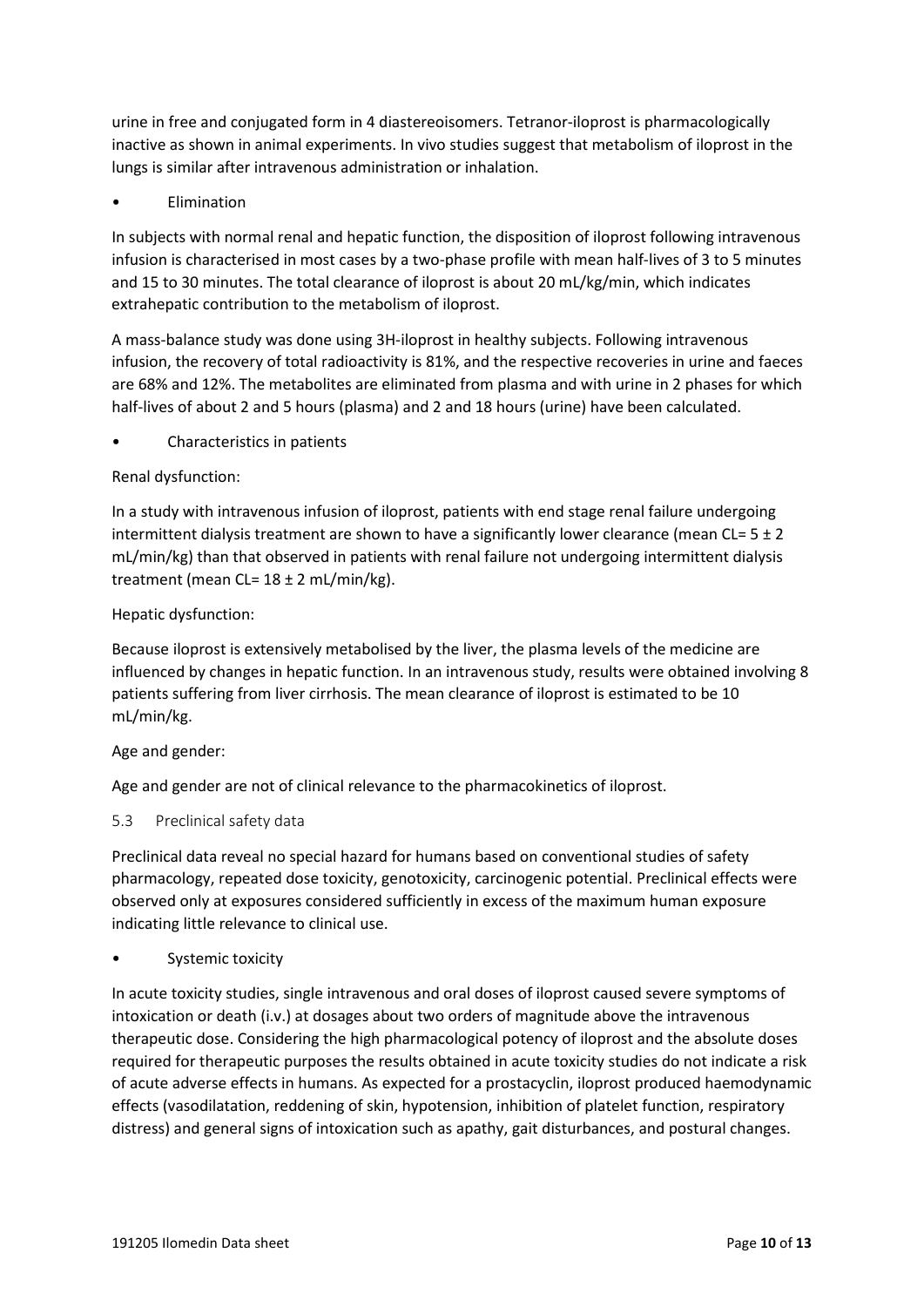In systemic toxicity studies with repeated (continuous) i.v. infusion, a slight reduction of the blood pressure occurred at doses above 14 ng/kg/min. and severe undesired effects (hypotension, disturbance of respiratory function) appeared only after extremely high dosages.

Continuous i.v./s.c.infusion of iloprost up to 26 weeks in rodents and non-rodents at dose levels which exceeded the human therapeutic systemic exposure between 14 and 47 times (based on plasma levels) did not cause any organ toxicity. Only expected pharmacological effects like hypotension, reddening of skin, dyspnoea and increased intestinal motility were observed.

Genotoxic potential

In vitro and in vivo studies for genotoxic effects have not produced any evidence for a mutagenic potential.

No tumourigenic potential of iloprost could be demonstrated in tumourigenicity studies in rats and mice.

• Reproductive toxicology

In embryo- and foetotoxicity studies in rats continuous intravenous administration if iloprost led to anomalies of single phalanges of the forepaws in a few foetuses/pups without dose-dependence.

These alterations are not considered as true teratogenic effects, but are most likely related to iloprost induced growth retardation in late organogensis due to haemodynamic alterations in the foetoplacental unit. It can be assumed that this growth retardation is widely reversible during the postnatal development. In comparable embryotoxicity studies in rabbits and monkeys no such digit anomalies or other gross-structurally abnormalities were observed even after considerably higher dose levels which exceeded the human dose multiple times.

In rats a passage of extremely low levels of iloprost into the milk were observed.

## 6 PHARMACEUTICAL PARTICULARS

6.1 List of excipients

Trometamol; ethanol, 96 % (v/v); sodium chloride; hydrochloric acid, 1N; water for injections

### 6.2 Incompatibilities

No data available for other than those medicinal products described under 6.6 Special precautions for disposal and other handling.

6.3 Shelf life

48 months

6.4 Special precautions for storage

Store all medicines properly and keep them out of reach of children Store below 30ºC

6.5 Nature and contents of container Pack of 5 ampoules each containing 0.5 mL concentrate for solution for infusion.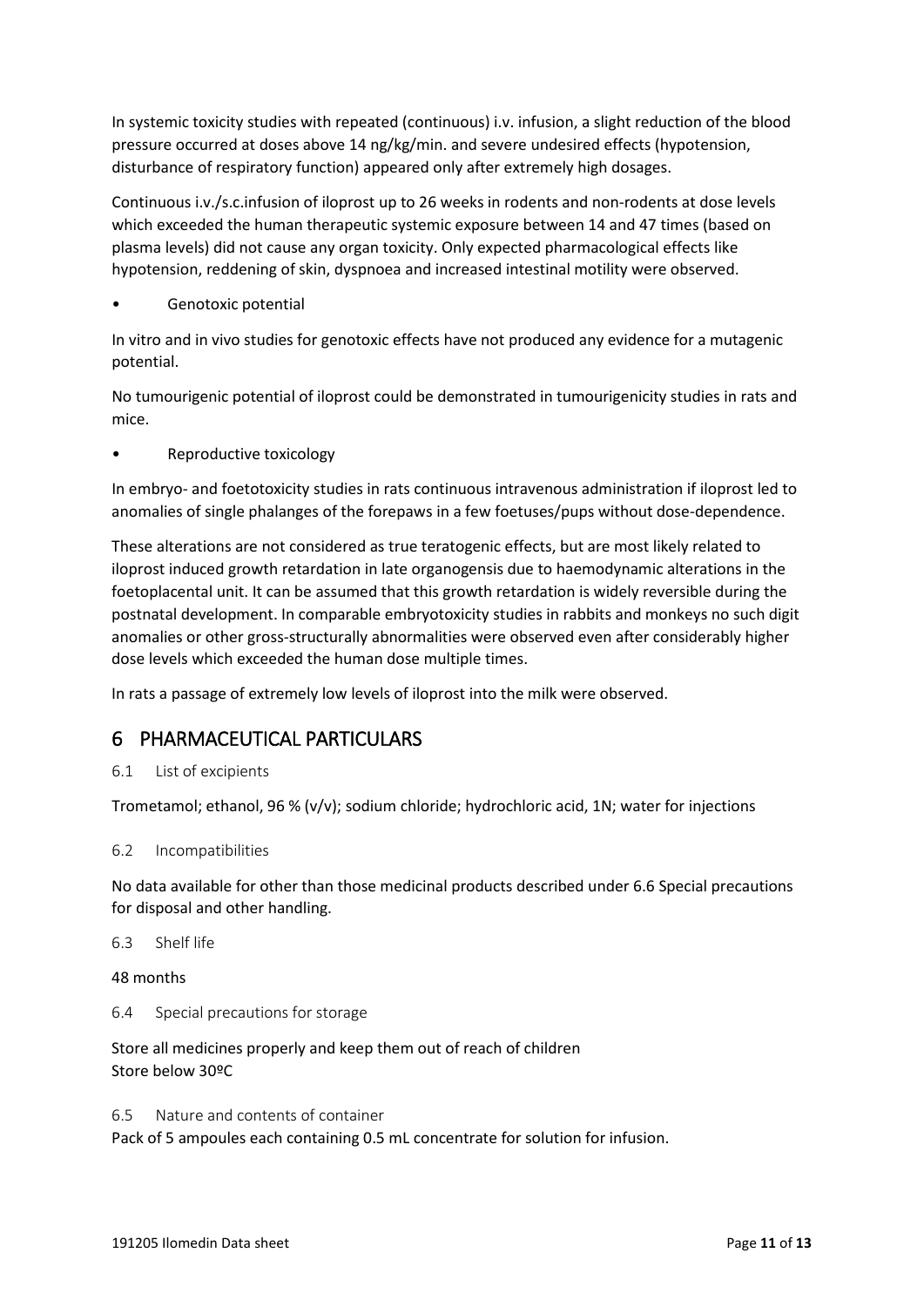#### 6.6 Special precautions for disposal and other handling

Any unused medicine or waste material should be disposed of in accordance with local requirements.

ILOMEDIN should be used only after dilution. Because of the possibility of interactions, no other medicine should be added to the ready-to-use infusion solution.

The ready-to-use infusion solution must be freshly prepared each day in order to guarantee sterility.

• Instructions for dilution

The contents of the ampoule and the diluent should be mixed thoroughly.

Dilution of ILOMEDIN for use with an infusion pump:

For this purpose, the contents of an ampoule of 1 mL ILOMEDIN (i.e. 100 micrograms) are diluted with 500 mL of a sterile physiological saline solution or a 5% glucose solution. Or the contents of an ampoule of 0.5 mL ILOMEDIN (i.e. 50 micrograms) are diluted with 250 mL of a sterile physiological saline solution or a 5% glucose solution.

Dilution of ILOMEDIN for use with a syringe driver:

In this case, the contents of one ampoule ILOMEDIN of 1 mL (i.e. 100 micrograms) are diluted with 50 mL of sterile physiological saline solution or 5% glucose solution. Or the contents of one ampoule ILOMEDIN of 0.5 mL (i.e. 50 micrograms) are diluted with 25 mL of sterile physiological saline solution or 5% glucose solution.

## 7 MEDICINE SCHEDULE

Prescription Medicine

## 8 SPONSOR

Bayer New Zealand Limited 3 Argus Place Hillcrest North Shore Auckland 0627

Free Phone 0800 229 376

[www.bayer.co.nz](http://www.bayer.co.nz/)

## 9 DATE OF FIRST APPROVAL

19th March 2012

## 10 DATE OF REVISION OF THE TEXT

5 December 2019